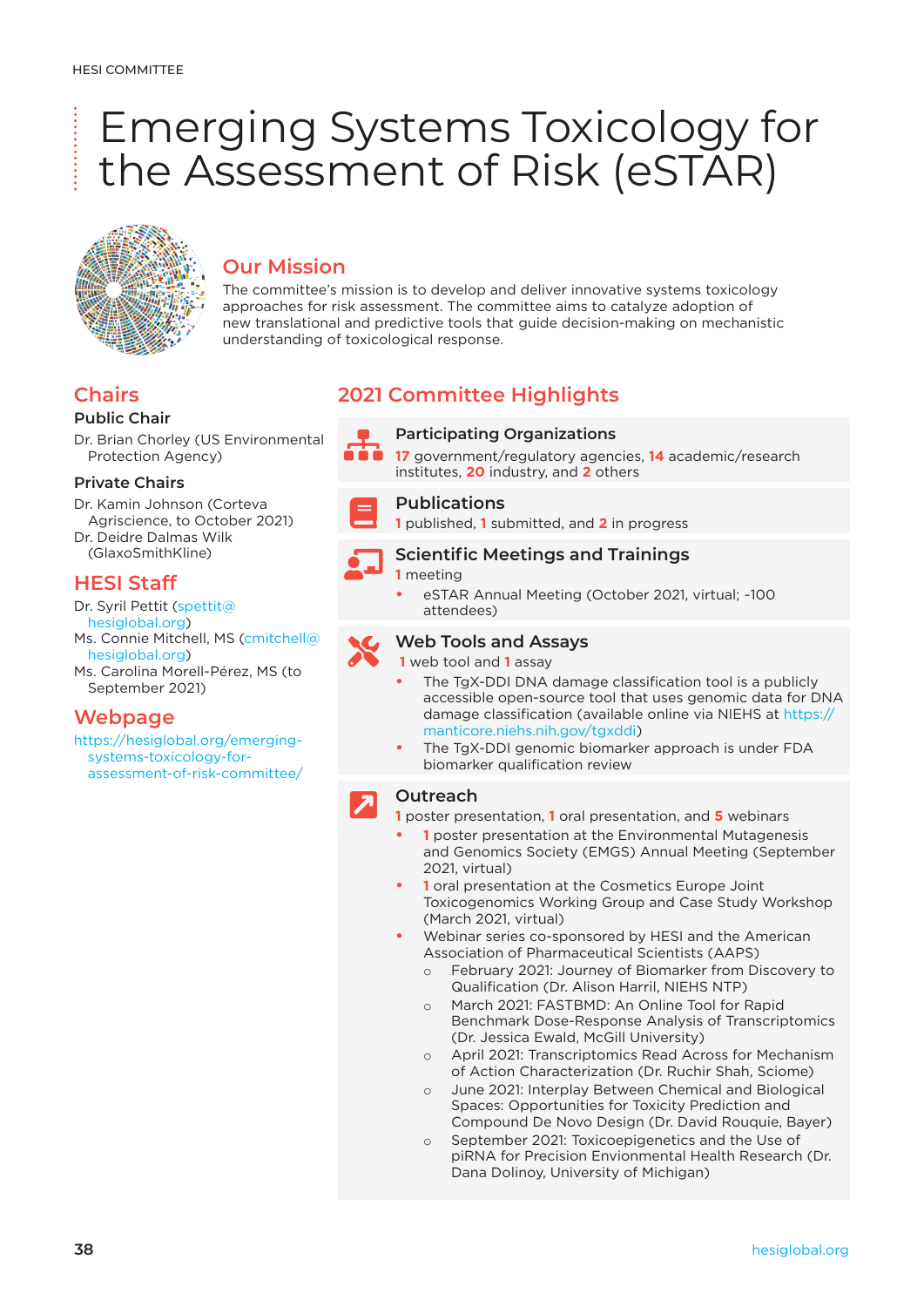

# **2021 Committee Highlights (continued)**



#### **1** internal

**•** HESI Genetic Toxicology Technical Committee (GTTC): exploring synergistic projects on duplex-sequencing approaches for evaluating genomic modifications



#### **Geographic Representation**

Belgium, Brazil, Canada, France, Germany, Italy, Netherlands, Switzerland, United Kingdom, and United States

# **Working Groups**

- **• Use of Transcriptomic Point of Departure (POD) for Chemical Risk Assessments.** This working group has compiled a broad membership of experts across sectors and chemical classes to outline a manuscript on the state of the science on the use and potential applications of transcriptomic PODs. Future work could include case studies with existing data or experimental work to look at the use of PODs for risk assessment decisions.
- **• Carcinogenomics Project.** Three active working groups have compiled, curated, and continued analysis of existing and publicly available transcriptomic, toxicologic, and pathologic data to identify short-term transcriptional signatures associated with potential liver tumorigenesis. A manuscript is drafted and will be submitted in late 2021 describing the groups' plan to create transcriptomic biomarkers.
- **• miRNA Biomarkers Project.** This working group published "Methodological considerations for measuring biofluid-based microRNA biomarkers" [\(Chorley et al., 2021\)](https://www.tandfonline.com/doi/full/10.1080/10408444.2021.1907530) in *Critical Reviews in Toxicology*. The group also and launched a potential multi-site experimental program on the use of exosomal miRNAs expressed in response to renal toxicants. The group is continuing to explore study designs to interrogate *in vitro* miRNAs to inform translational relevance in safety studies.
- **• TgX-DDI Project.** Significant forward progress to biomarker qualification by the US FDA has taken place. An official FDA memo advancing the team's status was issue in April 2021. The working group submitted a U01 grant application to the FDA for \$250,000 to secure funds for a final multi-lab validation study as requested by FDA. The group also secured novel in-kind commitments to supplement the above prospective analytical validation ring trial requested by FDA for qualification.
- **• FFPE Project.** The working group is completing a manuscript on DNA de-modification analysis of clinical tumor samples in partnership with the National Cancer Institute (NCI); the project will sunset when final.

# **Areas of Focus for 2022**

- **•** The Carcinogenomics Working Group will publish a manuscript on the program objectives and importance in late 2021 or early 2022. The working groups will focus and refine specific gene signatures based on compounds with existing rat liver transcriptomic data for MIEs known to lead to rat liver tumors.
- **•** The POD program will build upon the initial state of the science manuscript and is anticipated to focus on development of case studies (possibly involving the collection of existing case studies or generation of new datasets) to explore the viabliity of this approach for defined contexts of use.
- **•** The miRNA working group will further define the use of miRNAs for translational safety assessment.
- **•** The TgX-DDI program, pending acceptance of the Qualification Plan by FDA, will initiate the analytical validation ring trial required as part of the qualification process (this may include applying for a supporting grant from FDA to resource this effort). The TgX-DDI biomarker will be developed as an OECD Integrated Approaches to Testing and Assessment (IATA) case study.
- **•** The committee is exploring potential new programs on error-corrected sequencing and cell painting for their use in risk assessment.

# **Strategic Impact Areas**

#### **Enhanced Efficiency and Accuracy in Safety Assessment Practice**

The committee has and is actively developing applied transcriptomic methods (biomarkers, PODs, etc.) that provide more efficient means for conducting hazard or safety assessments for drugs and/or chemicals.

#### **Catalysis of New Science**

The committee has developed novel methods for extracting usable DNA sequence information from stored FFPE samples and thus opened archives of stored information that was previously inaccessible. New programmatic work on duplex-sequencing methods will also yield novel scientific insights into emerging methods and their application in safety assessment.

 $\circledR$